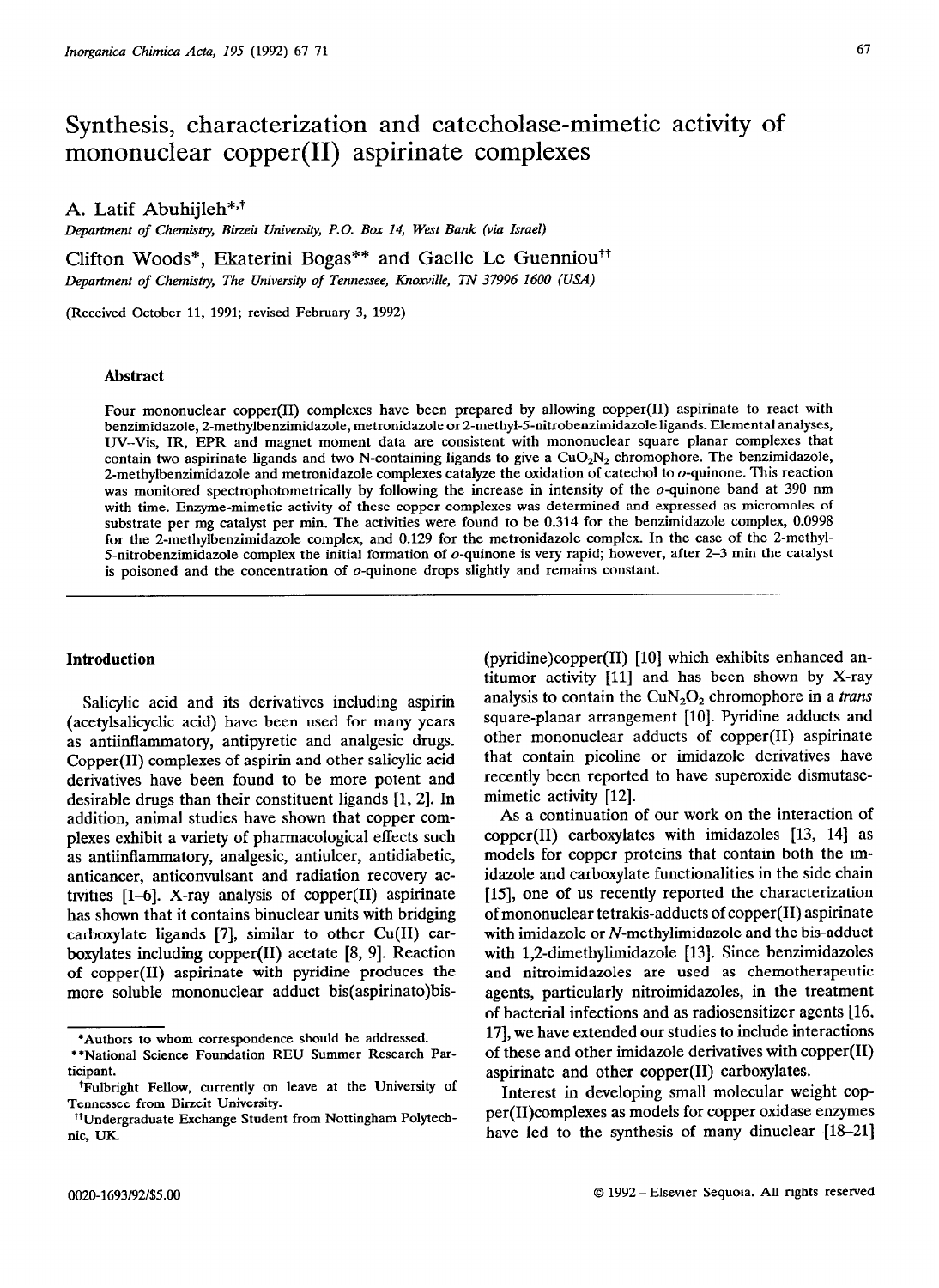and mononuclear  $[22, 23]$  copper(II) complexes; the idea being that these complexes might mimic the behavior of various metalloproteins, such as the coppercontaining protein tyrosinase. One reaction catalyzed by this metalloenzyme is the oxidation of catechols to their respective  $o$ -quinones [24]. It therefore is of interest to investigate the potential of metalloenzyme model complexes to catalyze the oxidation of catechols to quinones. This article reports the synthesis, spectroscopic characterization and catecholase-mimetic activity of four mononuclear copper(I1) aspirinate benzimidazole or metronidazole bis-adducts.

# **Experimental**

All chemicals were of high purity grade (Aldrich Chemical Co.) and used without further purification. All solvents were anhydrous. Tetrakis- $\mu$ -aspirinatodicopper (II)  $\lbrack Cu_2 (asp)_4 \rbrack$  was prepared according to a published procedure [l].

## *Physical measurements*

Magnetic moments were determined at 298 K by the Evans method [25] with an NMC/NMR-1280 (200 MHz) spectrometer (Bruker). Methanol was used as the solvent and benzene as the reference. The effective magnetic moment is related to the reference shift,  $\Delta \nu$  (Hz), at any temperature by the expression:  $\mu_{\text{eff}}$  = 0.0618( $\Delta \nu T$ /  $\nu M$ <sup>1/2</sup>, where  $\nu$  is the NMR frequency in MHz and  $M$  is the molarity of the paramagnetic substance.

Electronic spectra of methanol solutions were obtained with a Hewlett Packard 8452A diode array spectrophotometer. Nujol mulls sealed between polyethylene sheets were used to obtain IR spectra in the 4000-450  $cm^{-1}$  region with a FTS-7 Bio-Rad SPC 3200 Fourier transform IR spectrometer. X-band EPR spectra of polycrystalline material and of methanol/toluene solutions were obtained at room temperature and 77 K with and ESPIT-330 Vol.501 spectrometer. Diphenylpicrylhydrazide (DPPH,  $g = 2.0036$ ) was used as the calibrating field marker.

The catecholase-mimetic activities of these complexes in air were followed spectrophotometrically by monitoring the increase in the o-quinone absorbance at 390 nm as a function of time. Methanol solutions of the copper(II) complex (0.3 ml of a  $3 \times 10^{-3}$  M) and 2.0 ml of a methanol solution  $(1.5 \times 10^{-1}$  M) of catechol were combined in a 1 cm quartz cell at 298 K and the absorbance changes at 390 nm were recorded.

# *Preparation of bis(aspirinato)bis(benzimidazole)*<sub>2</sub> $copper(II)$  (1),  $Cu(asp)_2(bnz)_2$

A solution of 0.287 g (2.43 mmol) of benzimidazole in 100 ml of methanol was added to 0.5 g (0.593 mmol) of  $Cu<sub>2</sub>(asp)<sub>4</sub>$ . The mixture was stirred at about 50–60 "C for 1 h. The green solution was filtered and left in the hood to evaporate. The green precipitate was collected, washed with anhydrous ether, and dried in a desiccator over anhydrous calcium chloride. *Anal.* Calc. for  $C_{32}H_{26}N_{4}O_{8}Cu$ : C, 58.40; H, 3.95; N, 8.52. Found: C, 58.22; H, 3.75; N, 8.39%.

# *Preparation of bis(aspirinato)bis(2-methylbenzimidazole)* $copper(II)$  (2),  $Cu(asp)_2(2mbnz)_2$

This bluish green complexwas prepared by the method described for **1** except that 2-methylbenzimidazole 0.321 g (2.43 mmol) was used in place of benzimidazole. *Anal.* Calc. for C<sub>34</sub>H<sub>30</sub>N<sub>4</sub>O<sub>8</sub>Cu: C, 59.51; H, 4.37; N, 8.17. Found C, 59.39; H, 4.52; N, 8.44%.

# *Preparation of bis(aspirinato)bis(metronidazole)*   $copper(II)$  (3),  $Cu(asp)_{2}(mtnd)_{2}$

A solution of 0.416 g (2.43 mmol) metronidazole in 100 ml of ethanol and 25 ml of methanol was added to 0.5 g (0.593 mmol) of  $Cu<sub>2</sub>(asp)<sub>4</sub>$ . The mixture was stirred and refluxed for about 4 h. The olive green solution was filtered while hot and left in the hood to evaporate. The green precipitate that formed was washed with anhydrous ether and dried in a desiccator over calcium chloride. *Anal.* Calc. for C<sub>30</sub>H<sub>32</sub>N<sub>6</sub>O<sub>14</sub>Cu; C, 47.15; H, 4.19; N, 11.00. Found: C, 46.13; H, 4.22; N, 11.28%.

#### *Preparation of Bis(aspirinato)bis(2-methyl-5*

# *nitrobenzimidazole)copper(II) (4) Cu(asp),(2mSnbnz),*

This green complex was prepared by the method described for 3 except that 2-methyl-5-nitrobenzimidazole 0.430 g (2.43 mmol) was used in place of metronidazole. Anal. Calc. for  $C_{34}H_{28}N_6O_{12}Cu$ : C, 52.61; H, 3.61; N, 10.83. Found: C, 52.51; H, 3.43; N, 10.55%.

Elemental analyses were performed by Galbraith Laboratories, Knoxville, TN, USA and Desert Analytic, Tucson, AZ, USA.

# **Results and discussion**

#### *Magnetic and spectroscopic results*

The effective magnetic moments and electronic and IR spectral data are summarized in Table 1. The roomtemperature magnetic moments for these four complexes are in the range 1.84-1.90 BM. These values are consistent with the presence of one unpaired electron in a mononuclear copper(I1) complex.

The electronic spectra for these complexes obtained in methanol solution exhibit one broad absorption band near 700-730 nm and a weak shoulder in the 400-420 nm region (Table 1). The broad band is assigned to the copper(I1) d-d transition and the shoulder to ligand-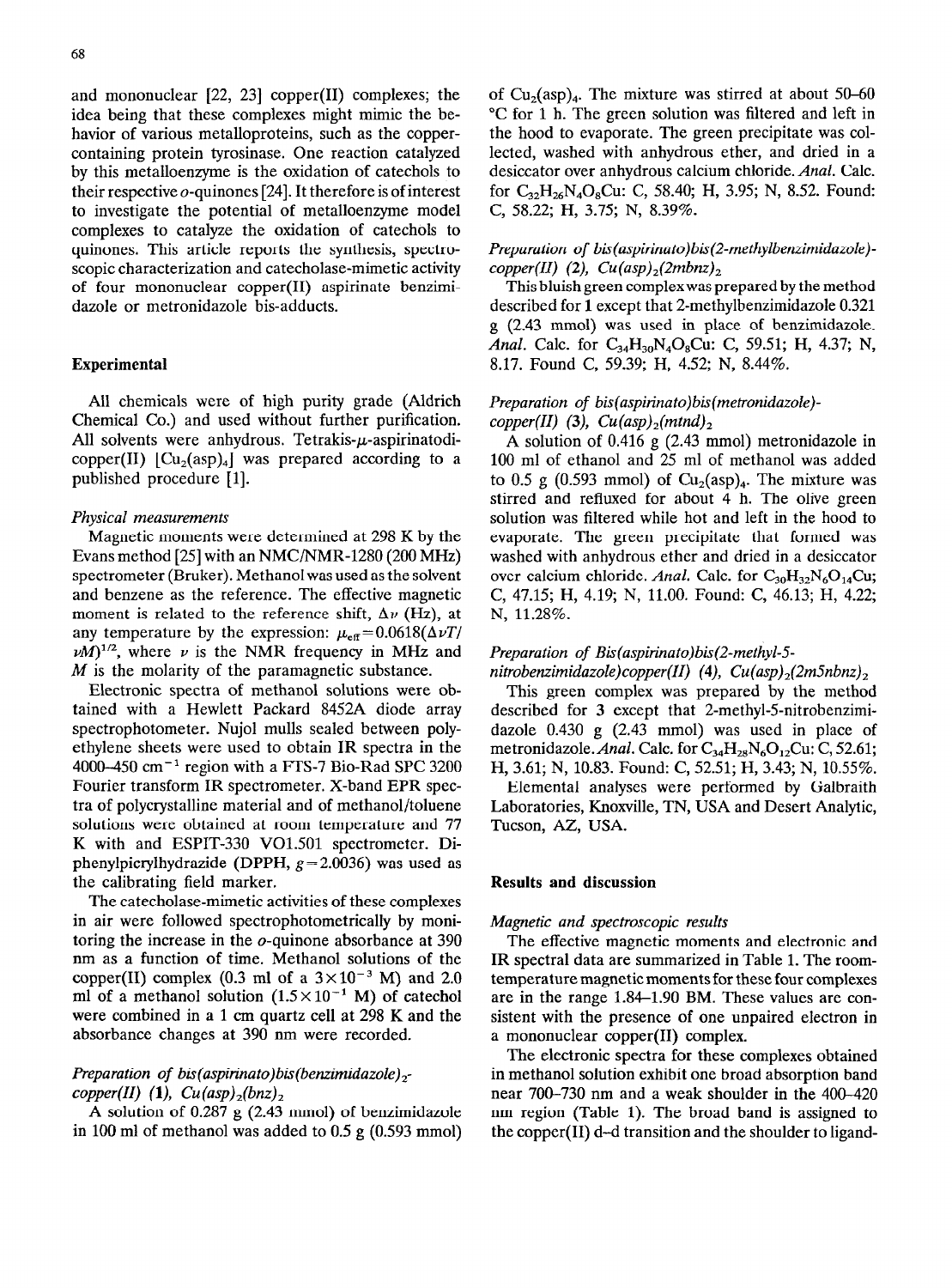| Compound | $\mu_{\text{eff}}$ (BM)<br>(298 K) | $\lambda_{\max}$ (nm) $(\epsilon)^a$ | $\nu_{\text{as}}(\text{COO})$<br>(cm <sup>-1</sup> ) | $\nu_{s}(\text{COO})$<br>$\rm (cm^{-1})$ | $\nu_{\text{acceptory}}(C=O)$<br>(cm <sup>-1</sup> ) |
|----------|------------------------------------|--------------------------------------|------------------------------------------------------|------------------------------------------|------------------------------------------------------|
|          | 1.88                               | 695 (86)                             | 1598                                                 | 1392                                     | 1745                                                 |
| 2        | 1.90                               | 706 (82)                             | 1595                                                 | 1403                                     | 1743                                                 |
| 3        | 1.84                               | 730 (72)                             | 1602                                                 | 1390                                     | 1745                                                 |
| 4        | 1.85                               | 714 (85)                             | 1600                                                 | 1390                                     | 1742                                                 |

**TABLE 1. Magnetic moments and spectral data for Cu(I1) complexes** 

 $^{\alpha}$  e in units of dm<sup>3</sup> mol<sup>-1</sup> cm<sup>-1</sup>.

to-metal charge transfer. A similar shoulder also attributed to charge transfer was previously observed for mononuclear copper(I1) salicylate complexes [26]. The position of the band of the copper(I1) d-d transition and the magnitude of its molar absorptivity are in the range expected for mononuclear copper(B) carboxylate adducts [S, 12-141. These values are indeed comparable to those found for mononuclear copper(I1) aspirinate adducts with imidazoles or pyridines, and with those of other tetragonally distorted copper(I1) complexes that contain a  $CuN<sub>2</sub>O<sub>2</sub>$  -  $-O<sub>2</sub>$  chromophore [12-14, 26].

The IR frequencies for the carboxyl and acetoxy carbonyl vibrations are given in Table 1. X-ray analysis of  $Cu<sub>2</sub>(asp)<sub>4</sub>$  revealed two types of acetoxy carbonyl groups [7]. One type is weakly bonded to a copper $(II)$ atom of a neighboring copper(I1) aspirinate molecule, while the other is not. As a consequence, the IR spectrum of  $Cu<sub>2</sub>(asp)<sub>4</sub>$  shows two different acetoxy carbonyl stretching frequencies at 1758 and 1725 cm<sup>-1</sup>. The IR spectra for complexes 1–4 show one strong acetoxy carbonyl band near 1745 cm<sup>-1</sup> (Table 1). The asymmetric  $\nu_{\rm as}({\rm COO})$  and the symmetric  $\nu_{\rm s}({\rm COO})$  frequencies for  $Cu_2(asp)_4$  occur at 1620 and 1415 cm<sup>-1</sup>, respectively, and are similar to those reported for other dinuclear copper(I1) carboxylates [8, 9, 271, in which the carboxylate acts as a 'bridging' bidentate ligand. The IR spectra for the four mononuclear complexes show strong  $v_{\text{as}}(\text{COO})$  at about 1600 cm<sup>-1</sup> with a shoulder at about 1625 cm<sup>-1</sup>. The  $\nu_s(COO)$  in these complexes occurs between 1390 and 1403 cm<sup>-1</sup> (Table 1). The positions of these carboxylate stretching vibrations and the separation between them are in the range expected for carboxylate groups that act essentially as a monodentate or asymmetric bidentate ligands [10, 13, 14, 271. These parameters are comparable to those reported for mononuclear copper(I1) aspirinate complexes that contain pyridines [10, 12] or imidazoles [12, 13]. The stretching vibrations of the  $NO<sub>2</sub>$  group in 3 and 4 occur at 1535 and 1521 cm<sup>-1</sup>, respectively.

The EPR parameters,  $g$  and  $A$ , for the frozen solution and the polycrystalline forms of the complexes studied are given in Table 2. A representative frozen solution EPR spectrum is that of 2 shown in Fig.  $1(A)$ . Frozen solution EPR spectra of complexes 1-4 exhibit resolved structure with  $g_{\parallel} > g_{\perp}$  and are consistent with a tetragonally elongated structure [28]. The  $g_{\perp}$  regions of these spectra exhibit <sup>14</sup>N super-hyperfine structure consisting of five lines. This structure is attributed to the presence of two nitrogen atoms in a plane of the copper(I1) atom. Spectral parameters for complexes l-4 are comparable to those of previously reported complexes that essentially contain the  $CuN<sub>2</sub>O<sub>2</sub>$  chromophore in a *trans* or *cis* square-planar arrangement [10, 12-14, 29], including those reported for mononuclear copper(I1) aspirinate complexes of pyridines or imidazoles [10, 12, 13]. These complexes contain a copper(II) atom in a *trans* or *cis* arrangement of two ligand nitrogen atoms and one oxygen atom from each of the two carboxylate ligands. The second oxygen atom of each carboxylate ligand is weakly bonded in an axial arrangement. Solid-state EPR spectra of 2, 3 and 4 are anisotropic and contain  $g_{\parallel}$  and  $g_{\perp}$  components with the  $g_{\parallel}$  component exhibiting Cu hyperfine coupling. The solid-state EPR spectrum of 3 is shown in Fig. l(B) as being representative of these spectra. The solidstate EPR spectrum of 1 contains an asymmetric signal centered near 3150 G. Spectra similar to this are exhibited by bis-adducts of copper(I1) acetate and copper(I1) ferrocenecarboxylate with 1,2-dimethylimidazole. We have determined by X-ray analysis that these adducts contain the  $CuN<sub>2</sub>O<sub>2</sub>$  chromophore in a cis square-planar arrangement [14, 30]. The lack of copper(I1) hyperfme coupling in these complexes is likely due to dipole-dipole interactions between copper atoms of neighboring molecules. The spectral data strongly suggest the presence of the CuN<sub>2</sub>O<sub>2</sub> (or CuN<sub>2</sub>O<sub>2</sub> $\cdots$ O<sub>2</sub>) chromophore in a *trans* or *cis* square-planar arrangement for the bis-adducts 1-4.

# *Catecholase-mimetic activity*

Since o-quinone shows a characteristic absorption band at 390 nm, the catalytic oxidation of catechol to o-quinone by copper(I1) complexes can be easily followed spectrophotometrically. The change in absorbance at 390 nm versus time for the first 30 min of the reaction with complexes 1, *2* and 3 is depicted in Fig. 2 while the behavior of 4 is demonstrated in the insert in Fig. 2. Although o-quinone is produced in the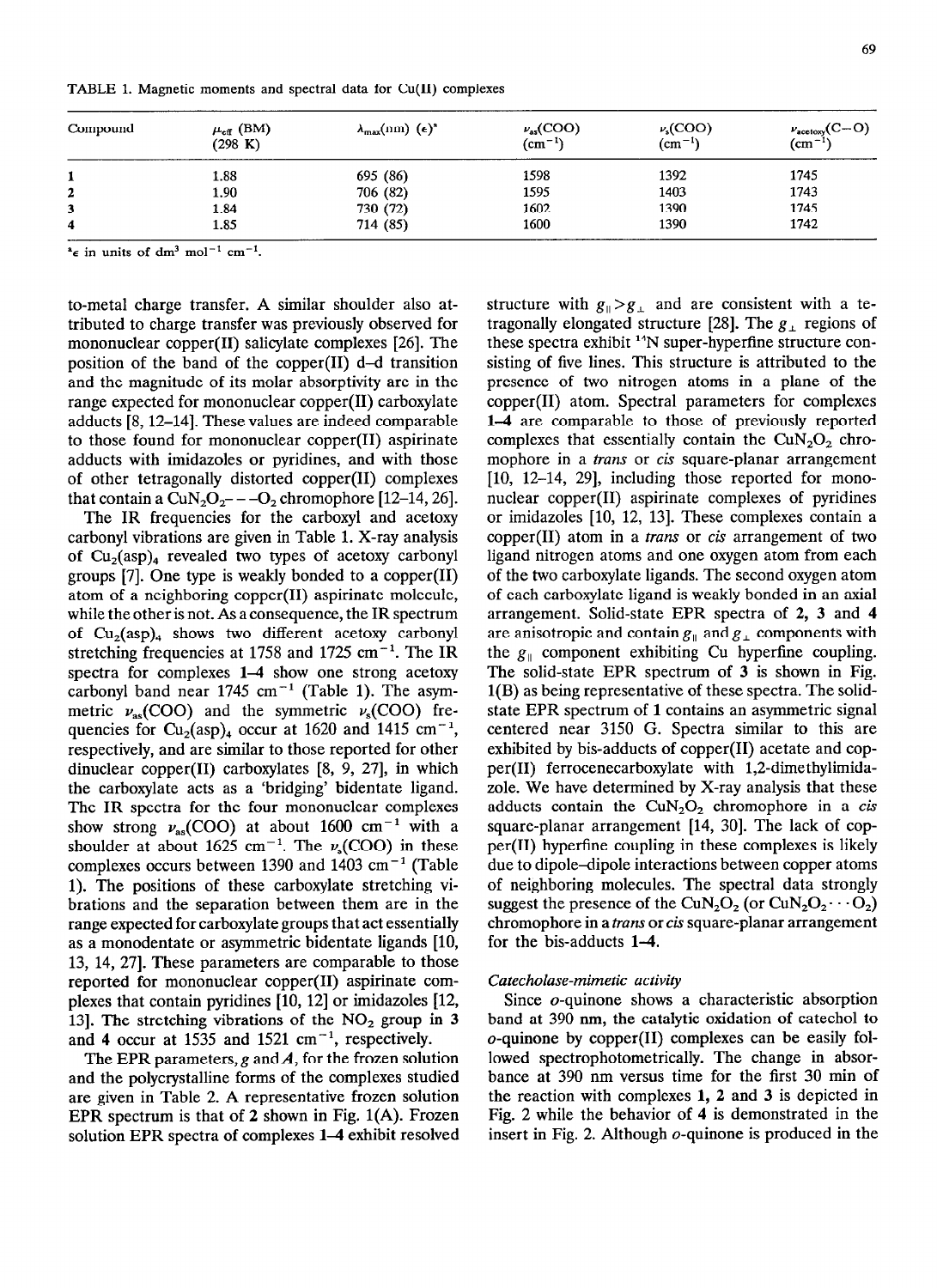| Compound     | State              | $g_{\perp}$ | $g_{\parallel}$ | $A_{\parallel}$ , Cu<br>$(\times 10^4 \text{ cm}^{-1})$ | $A_{\perp}$ , N<br>$(\times 10^4 \text{ cm}^{-1})$ | <b>Activity<sup>a</sup></b> |
|--------------|--------------------|-------------|-----------------|---------------------------------------------------------|----------------------------------------------------|-----------------------------|
| 1            | solid <sup>b</sup> |             |                 |                                                         |                                                    | 0.314                       |
|              | c                  | 2.07        | 2.29            | 171                                                     | 14                                                 |                             |
| $\mathbf{z}$ | solid              | 2.09        | 2.29            | 167                                                     |                                                    | 0.0998                      |
|              | c                  | 2.07        | 2.30            | 166                                                     | 15                                                 |                             |
| 3            | solid              | 2.07        | 2.30            | 168                                                     |                                                    | 0.129                       |
|              | c                  | 2.06        | 2.31            | 166                                                     | 13                                                 |                             |
| 4            | solid              | 2.07        | 2.29            | 168                                                     |                                                    |                             |
|              | $\mathbf c$        | 2.06        | 2.30            | 167                                                     | 14                                                 |                             |

**TABLE 2. EPR and kinetic data for the oxidation of catechol by Cu(I1) complexes** 

**"The activity is reported as moles of substrate per mg catalyst per min. "Only a broad peak is observed with**  $g = 2.13$ **. 'Frozen solution.** 



**Fig. 1. (A) Frozen-solution EPR spectrum of 2, (B) solid-state EPR spectrum of 3.** 



**Fig. 2. Plot of absorbance vs. time for the oxidation of catechol catalyzed by 2 (A), 3 (B), 1 (C) and 4 (D, insert).** 

presence of **1, 2** and 3, the rate at which o-quinone is produced is clearly dependent on the type of imidazole ligand present in the complex. Calculated activities for these three complexes are given in Table 2. It was not possible to compare the activity for 4 since the oquinone produced during the first 2-3 min of the catalyzed reaction appears to poison the catalyst (see insert in Fig. 2).

A number of dinuclear and mononuclear copper(I1) complexes have been studied with regard to their catalytic hydroxylation of monophenols and oxidation of catechols to  $o$ -quinones [18-23, 31]. In tyrosinase and in synthetic copper(I1) dinuclear models, it is believed that two proximate metal atoms are needed to bond to the two hydroxyl oxygen atoms of catechols in the oxidation to o-quinones [31]. For non-planar mononuclear copper(I1) complexes, it has been proposed that the two copper(I1) atoms must be located at a distance of less than 5 A for bonding to the catechol hydroxyl groups and the subsequent two-electron transfer to dioxygen [31a]. In addition, Thompson and Calabrese [32] isolated and characterized a series of mononuclear Cu(I1) di-tert-butyl-o-semiquinone complexes from reactions of the corresponding catechol or benzoquinone with dinuclear and mononuclear Cu(I1) or Cu(1) complexes, respectively. It was concluded that the single-step two-electron oxidation of catechol by  $Cu(II)$  complexes is not observed and  $o$ -benzoquinone was obtained only after exposure of the  $Cu(II)-o$ semiquinone to dioxygen or by the addition of small molecules such as pyridine. This study indicates that the formation of mononuclear  $Cu(II)-o$ -semiquinone complexes as an intermediate should be considered in the catecholase-mimetic activity of Cu(I1) complexes.

In a recent study of the catecholase-mimetic activity of mononuclear five-coordinate copper(I1) complexes Malachowski ef *al.* [23] showed that the rate of oxidation of catechol to o-quinone is dependent on the ease of loss of the fifth ligand. This permits the formation of a Cu(I1) catecholate complex. For complexes reported in this paper the geometry is purported to be a severely